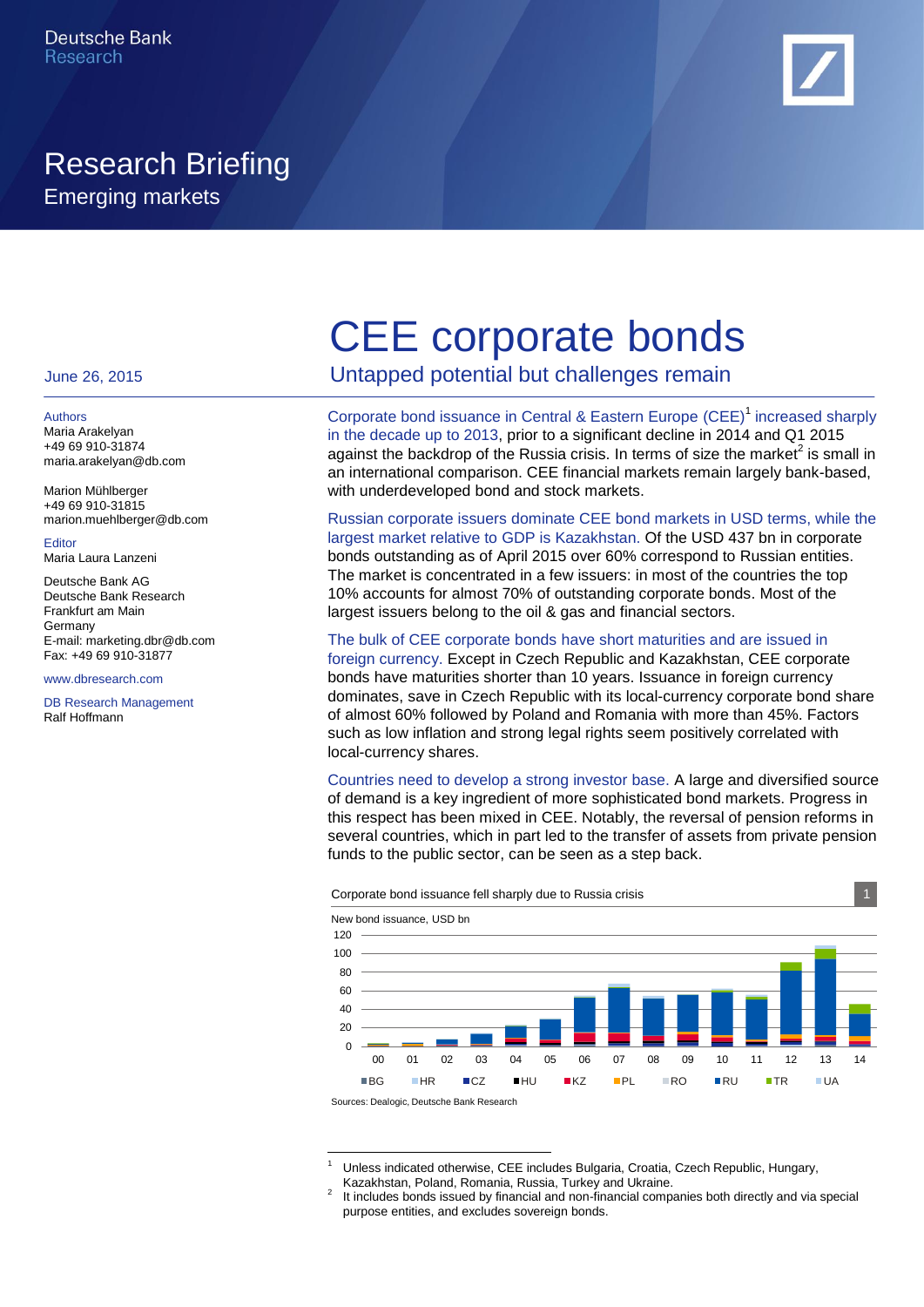





% of GDP, Q3 2014



\*Asia/ aggregate includes CN, MY, TH, SG and HK CEE includes HR, CZ, HU, PL, RU and TR due to limited data availability from BIS.

Sources: BIS, IMF, Deutsche Bank Research



% of total outstanding as of April 8, 2015



Sources: Thomson Reuters Eikon, Deutsche Bank Research



% of 2014 GDP



Sources: Thomson Reuters Eikon, IMF, Deutsche Bank Research

## Sharp rise in bond issuance

In the ten years up to 2013 Central and Eastern European (CEE) companies increasingly raised funds on domestic and international bond markets (chart 1). After the global financial crisis issuance stagnated but in 2012-13 it mounted sharply, reaching a peak of USD 109 bn. However, the trend was interrupted by the crisis in Russia (including international sanctions on Russian companies) in 2014. In Q1 2015 CEE new corporate bond issuance stood at USD 6 bn or roughly half the size of new issuance in Q1 2014.

Regarding outstanding bonds as a percentage of GDP, the CEE corporate bond market is very small in an international comparison. Data from the BIS puts the size of the market in a sub-set of CEE countries at only 12% of GDP, versus over 60% in Asian countries and over 100% in industrial countries (chart 2). CEE financial markets remain largely bank-based, with bond and stock markets underdeveloped (chart 3). As of 2014, the size of corporate bond markets ranged from 1% of GDP in Romania to 20% of GDP in Kazakhstan.





Sources: Bloomberg, Reuters, IMF, national authorities, CEIC, Deutsche Bank Research

Although capital markets do not play a dominant role in financing CEE companies yet, they are a potentially important source of long-term funding which can help companies improve risk management, render them less dependent on bank funding (e.g. in the event of a credit crunch or an external shock as in 2008-9), and offer diversification benefits for domestic private and institutional investors.

## Stylised facts: High issuer concentration, short maturities

Russian issuers dominate CEE bond markets in USD terms (accounting for 62% of total outstanding bonds, chart 4), while Kazakhstan is the country with the deepest corporate bond market in comparison with the size of the economy, followed by Czech Republic and Russia (chart 5).<sup>3</sup>

Non-FI corporations make up 23% of CEE bonds outstanding, while banks account for 27% and other financial institutions for 50%. 4

 $\overline{3}$ Outstanding corporate bond data are based on Thomson Reuters Eikon, downloaded on April 8, 2015 and converted into US dollars using the exchange rates of the same day. 4

<sup>&</sup>quot;Other financials" include the following sectors: Independent Finance, Leasing, Life Insurance, Mortgage Banking, Property and Casualty Insurance, Real Estate Investment Trust, Securities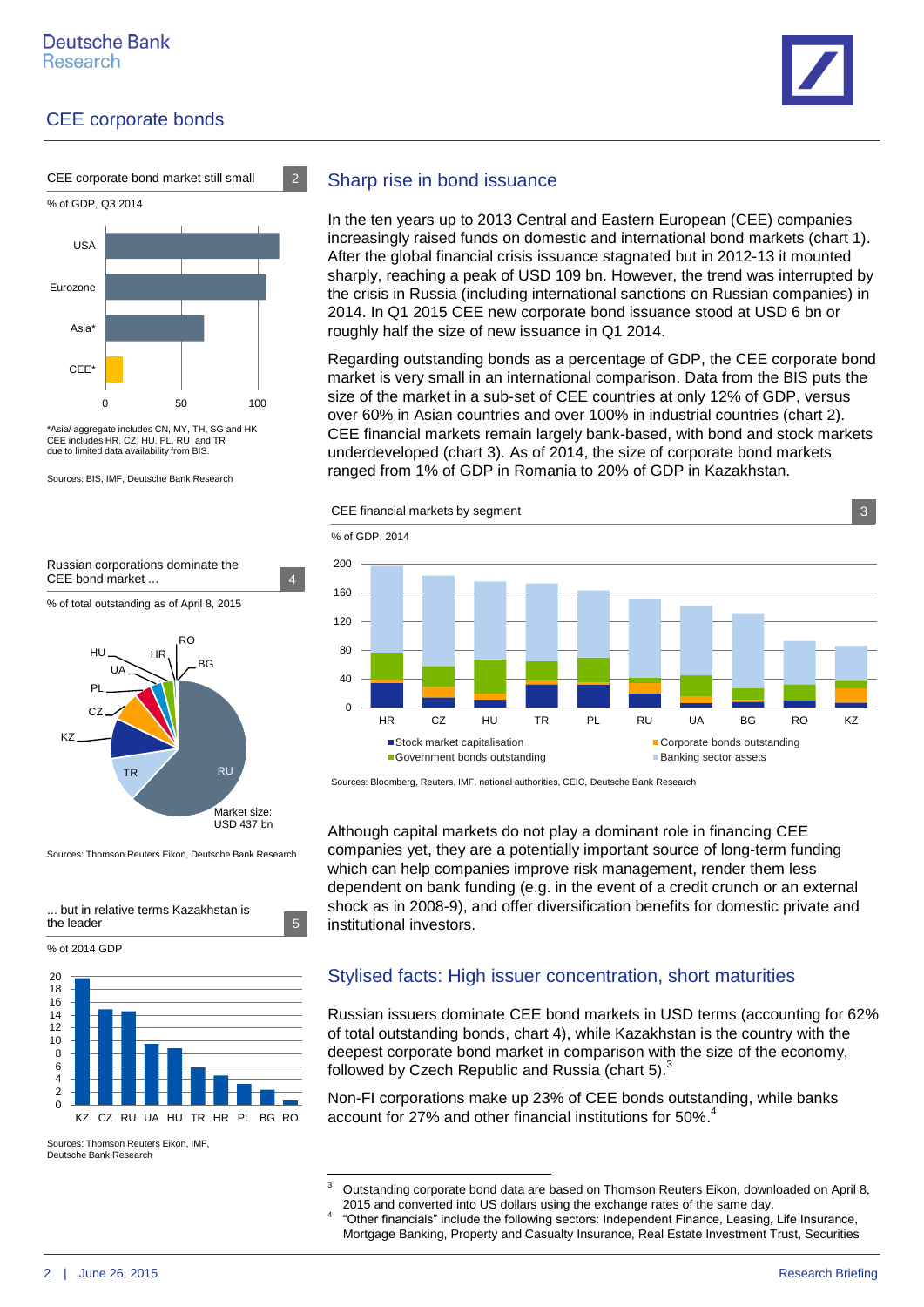

■Top 10% ■Top 50% ■ Rest Sources: Thomson Reuters Eikon, Deutsche Bank Research

0% 20% 40% 60% 80% 100%



 $\blacksquare$  By residency of issuer  $\blacksquare$  By nationality of issuer

-

Sources: BIS, Deutsche Bank Research

High market concentration by country and, within countries, by issuer, point to existing potential for market deepening. The top 10% of issuers account for almost 70% of outstanding bonds in CEE economies (see chart 6). The Appendix on page 7 shows the 20 largest CEE corporate issuers, together responsible for 40% of outstanding bonds. They belong predominantly to the oil & gas sector as well as the financial sector (mostly state-owned) in Russia and Kazakhstan, followed by Turkey and Czech Republic.

We use a broad definition of corporate bonds, including those issued by entities (e.g. subsidiaries, special purpose vehicles) not domiciled in the borrower's country. This modality is especially prevalent in Ukraine, Russia and Poland. The relevance of this segment is evident when considering that, of the top-four CEE corporate bond issuers by amount outstanding, three are offshore entities (see table in the Appendix). For CEE as a whole, 43% of outstanding corporate bonds belong to non-domiciled entities. The emergence of this "offshore" borrowing is not particular to CEE but seems to be the case for other emerging markets as well<sup>5</sup> (chart 7).

With respect to maturity, CEE corporate bonds remain relatively short although not out of line with those of other emerging markets or even some developed markets. Average (weighted) original maturities vary from 5 to 12 years. Broadly speaking, countries with a deeper bond market have been able to issue bonds with a relatively long maturity (see chart 8). Among issuers, mostly financial institutions (FIs) – e.g. those in the mortgage business – have issued long bonds, with maturities of over 20 years and even reaching 50 years. In the Czech Republic covered bonds issued by FIs have played an important role in lengthening maturities, thus helping to avoid balance-sheet maturity mismatches.

Whether longer maturities are preferably reached via domestic or external issuance depends on the country (chart 9). Turkey and Kazakhstan seem to have been able to secure longer-term borrowing through Eurobonds, while for Czech Republic, Bulgaria and Russia the opposite is true.



## Development of local (currency) bond markets: Macro-stability and good governance are crucial

Issuing in local currency allows firms to better manage their funding risks by mitigating the impact of international financial market shocks or – in the case of

role of leverage and currency mismatch", BIS Quarterly Review.

and Financial - Other. Please note that "Financial - Other" may include bank or non-FI corporate debt issued via non-domiciled entities and thus its share may be overestimated. <sup>5</sup> Chui, M, Fender, I. and Sushko, V. (2014). "Risks related to EME corporate balance sheets: the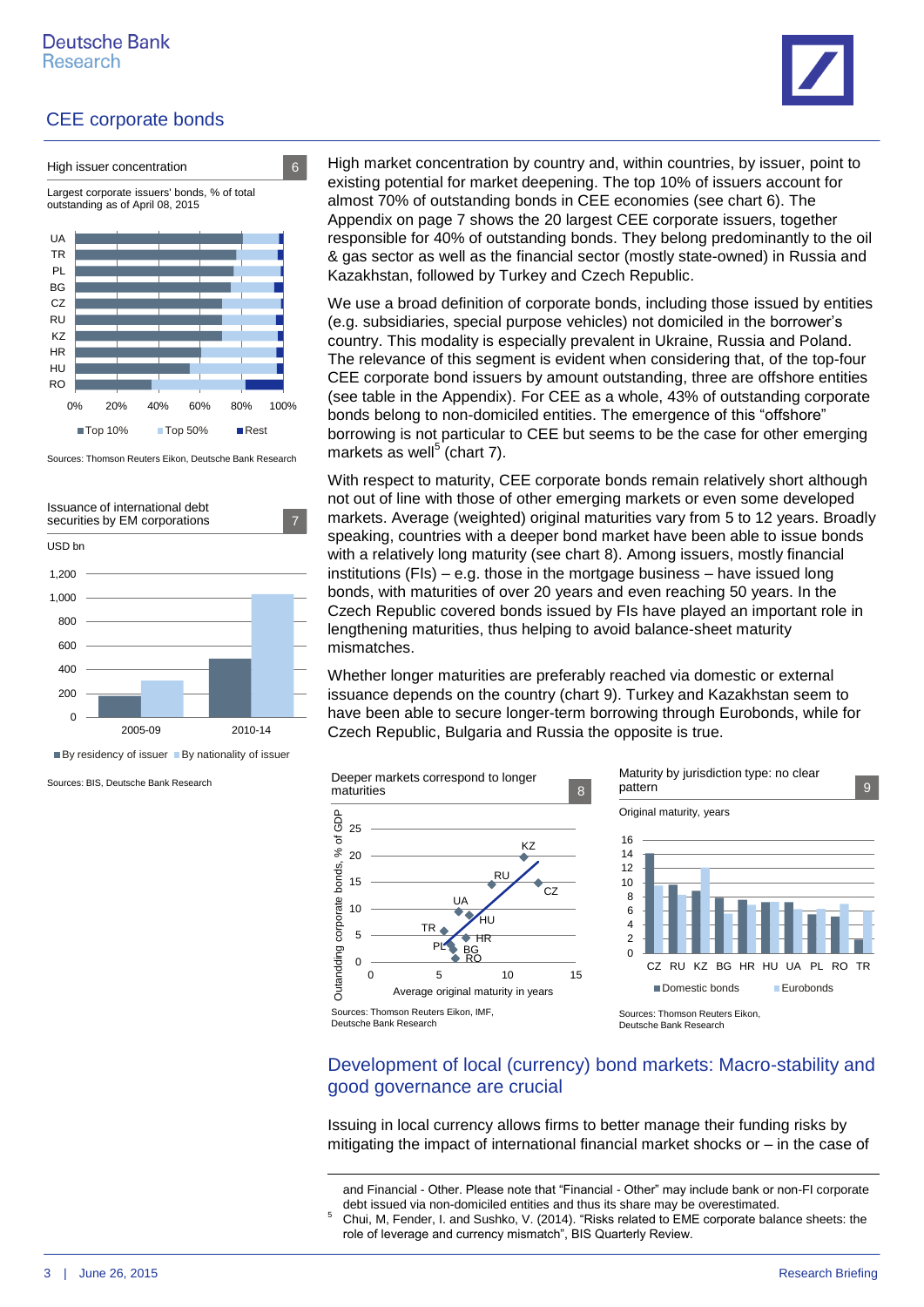

% of outstanding corporate bonds Currency composition: relatively high reliance on FX borrowing 10



Sources: Thomson Reuters Eikon, Deutsche Bank Research



Sources: Thomson Reuters Eikon, Deutsche Bank Research

non-exporters – to avoid currency mismatches between their revenues and their debt payment streams. The EBRD's Local Currency and Capital Markets Development Initiative, launched in May 2010, aims at increasing the share of domestic funding in CEE.<sup>6</sup> Key focus areas here are knowledge transfer, lending in local currency and development of a domestic market infrastructure.

In CEE the categories "local-currency bonds" and "domestic bonds" can be used almost interchangeably, except for Bulgaria, where corporations issue in euros in the domestic market, too, given the country's currency board arrangement (charts 10 and 11).

A sound and sustainable macroeconomic framework is a prerequisite for the flourishing of local debt markets.<sup>7</sup> Good-quality institutions are equally important. CEE seems to roughly confirm these principles. For example, countries which have lower inflation volatility (chart 12) or better legal rights (chart 13) also have a higher share of local-currency (LCY) bonds in total corporate bonds. Czech Republic is in the lead with almost 60% of corporate bonds issued in local currency, followed by Poland and Romania with more than 45%.



<sup>\*</sup> Inflation volatility is the standard deviation of annual CPI inflation growth over 2005-2014 Sources:Thomson Reuters Eikon,



\* The index ranges from 0 to 12, with higher scores indicating that a better framework is in place

Sources: World Bank Doing Business, Thomson Reuters Eikon, Deutsche Bank Research

# The public sector needs to foster market infrastructure and develop a benchmark yield curve

Besides the macro-stability and governance issues mentioned above, the government can employ a wide range of tools in building up the market infrastructure and boosting the development of corporate bond issuance, including setting up effective clearing and settlement facilities (e.g. the Catalyst platform for non-Treasury securities trading set up in Poland in 2009), or implementing adequate taxation policies, among others. Moreover, the government plays an important role in establishing the risk-free yield curve that serves as a benchmark for pricing corporate debt securities issued on the same market. From this point of view, it is important to develop a liquid benchmark yield curve that covers the whole spectrum of maturities. In CEE, most of the government bond issues bear below 10-year tenors. According to Thomson Reuters Eikon data on benchmark sovereign yield curves, Czech Republic is the only country in CEE issuing long-term bonds with maturities of 25 years or more (reaching even 50 years).

Deutsche Bank Research

<sup>-&</sup>lt;br>6 Jäger-Gyovai (2014). "Capital Market Development in CESEE and the Need for Further Reform", OeENB.

<sup>7</sup> Burger, J. D. et al (2012). "Emerging Local Currency Bond Markets", Financial Analysts Journal 68, no. 4.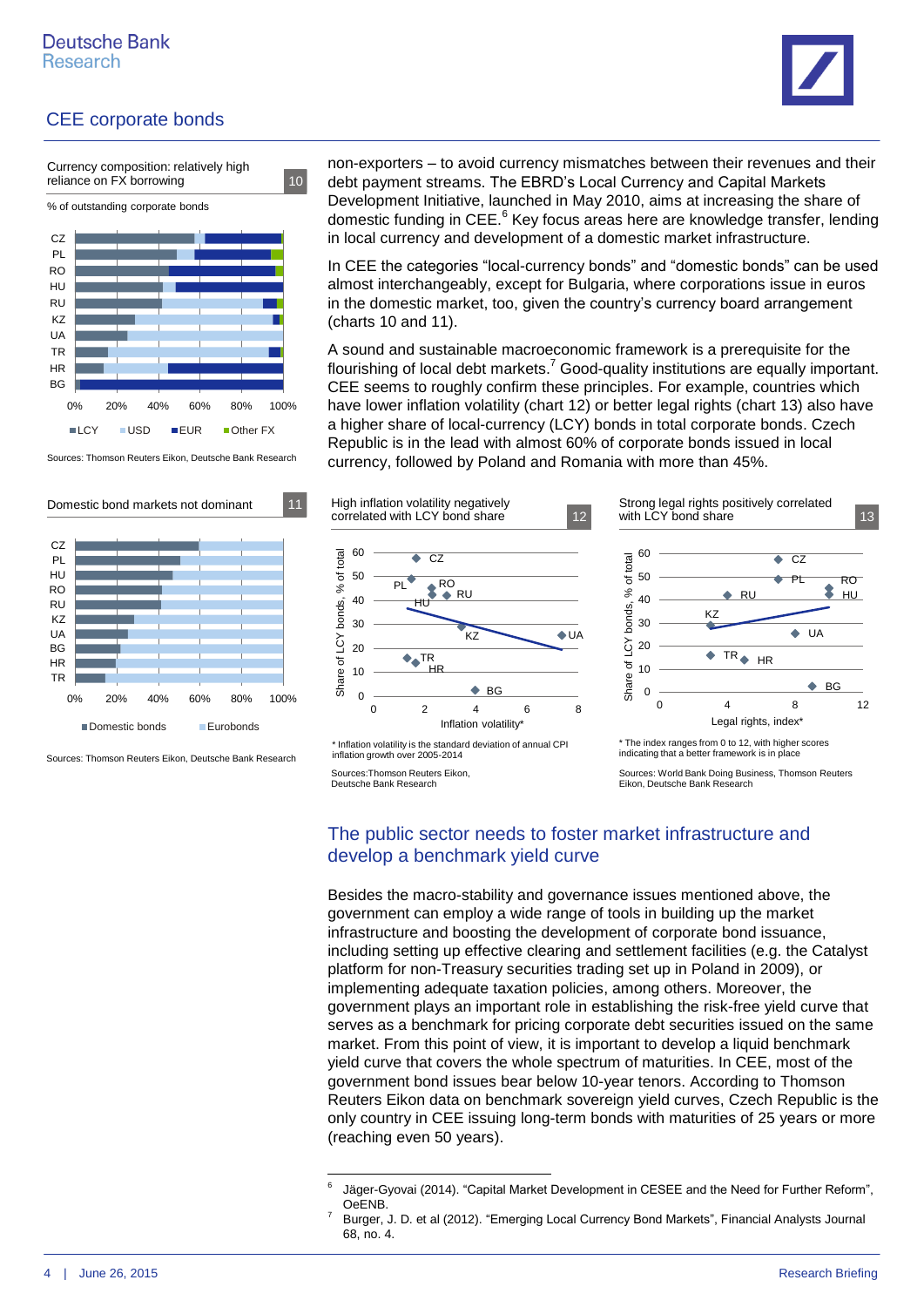

Low liquidity is another big challenge for CEE corporate bond markets. There is a lack of regular and transparent issuance, and of supply of uniform bonds through public offerings that would allow corporate bonds to be fungible.<sup>8</sup> Issue sizes smaller than USD 200 m, which tend to be more illiquid, account for as high as 28% of total bond issuance in CEE (see charts 14-15).<sup>9</sup> Poor disclosure standards and low coverage of the companies in the region by rating agencies act as additional impediments to the bond markets' development in CEE.





Issue size, % of outstanding corporate bonds





Note: Data latest available 2011-2013

Sources: OECD, WB, ICI, Deutsche Bank Research



Sources: EFAMA, ICI, Deutsche Bank Research

Sources: Thomson Reuters Eikon, Deutsche Bank Research

Reversal of pension reforms as a step back for bond market

# development

A diversified investor base is another important factor for the development of (local) bond markets, helping to increase demand and create more stable funding sources.<sup>10</sup> In particular, having a solid institutional investor base, i.e. insurance companies and investment and pension funds, is helpful.

Poland and Croatia stand out in CEE, with institutional investor assets accounting for more than 30% of GDP, while other countries have a much smaller investor presence (chart 16). For comparison, institutional investor assets in emerging Asia represent 50% of GDP.<sup>11</sup>

Investment funds are the smallest segment among CEE institutional investors. However, they have risen sharply in recent years, with assets under management (AUM) in bond investment funds almost quadrupling since 2008 (chart 17).

Pension funds started to grow as several CEE countries moved away from public pension schemes at the turn of the millennium. However, after the global financial crisis several countries began to reverse pension reforms<sup>12</sup> and, at least partially, transfer assets back from private to public funds. Just to name two examples, Poland, which was among the first ones in CEE to move away from the pay-as-you go system in 1999, has partially reversed the private

<sup>-&</sup>lt;br>8 IMF, WB; EBRD, OECD (2013). "Developing Local Currency Bond Market: A New Diagnostic Framework".

<sup>9</sup> "Emerging Market Corporate Bonds. Assessing some of the world's most dynamic growth opportunities", Aberdeen (2013).

<sup>10</sup> Iorgova, S. and Ong, L. L. (2008). "The Capital Markets of Emerging Europe: Institutions, Instruments and Investors," IMF Working Paper. <sup>11</sup> Levinger, H., Li Ch. (2014). "What's behind recent trends in Asian corporate bond markets?"

Deutsche Bank Research. Current Issues.

<sup>12</sup> Whitehouse, E. (2012). "Reversals of Systemic Pension reforms in Central and Eastern Europe: Implications"; OECD; G20 meeting (2014). "2nd Annual Note on Recent Developments in Local Currency Bond Markets (LCBMs)."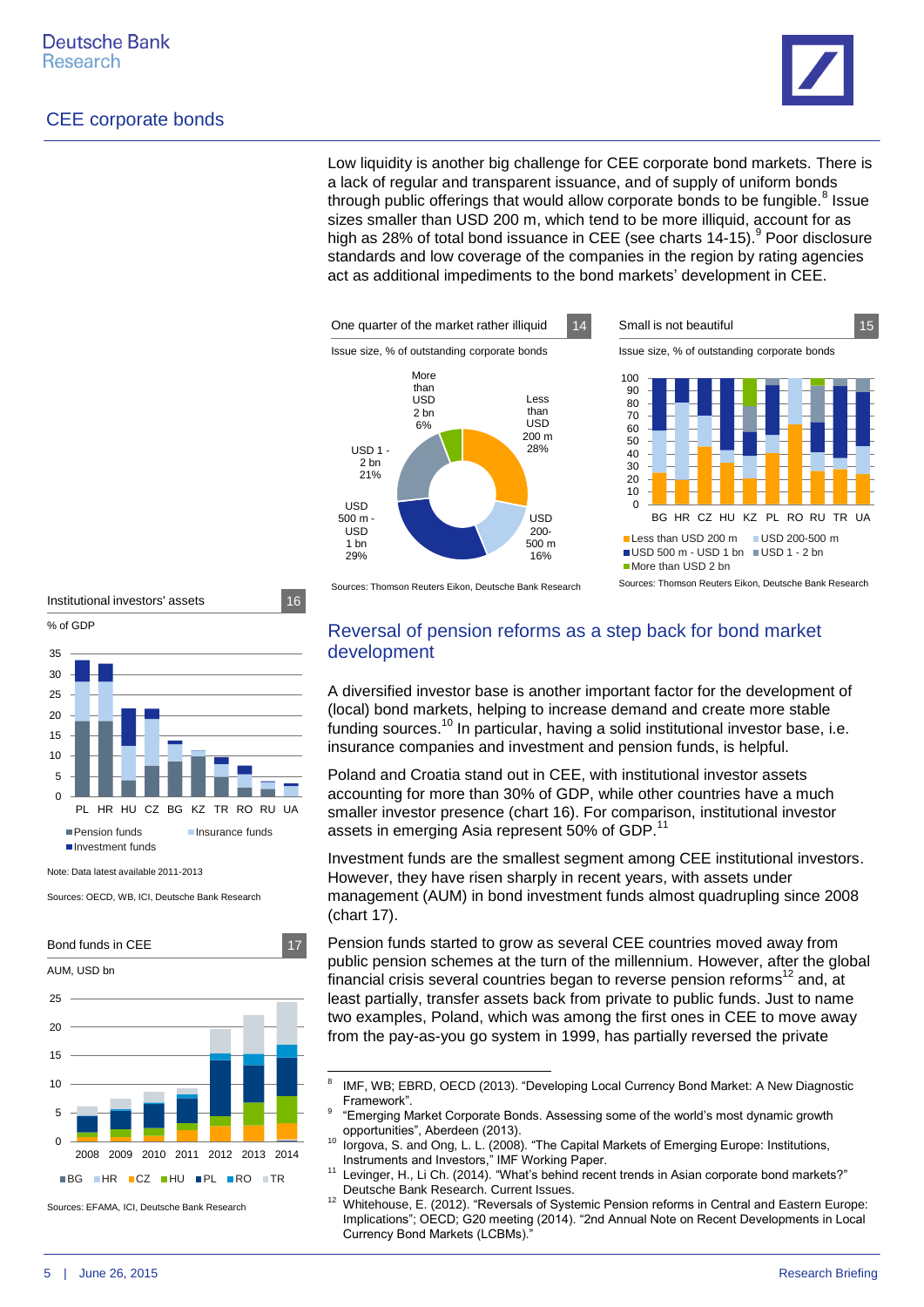

pension pillar. And in Kazakhstan, private pension fund assets equivalent to about 10% of GDP were transferred to a state-controlled pension fund last year (albeit there is a plan to have the fund managed by private companies). Overall, this trend in the pension market should be seen, at best, as a missed opportunity to develop a robust local investor base in CEE.

Maria Arakelyan (+49 69 910-31874, maria.arakelyan@db.com) Marion Mühlberger (+49 69 910-31815, marion.muehlberger@db.com)

*The authors would like to thank Malgorzata Glowacka for her valuable research assistance.*